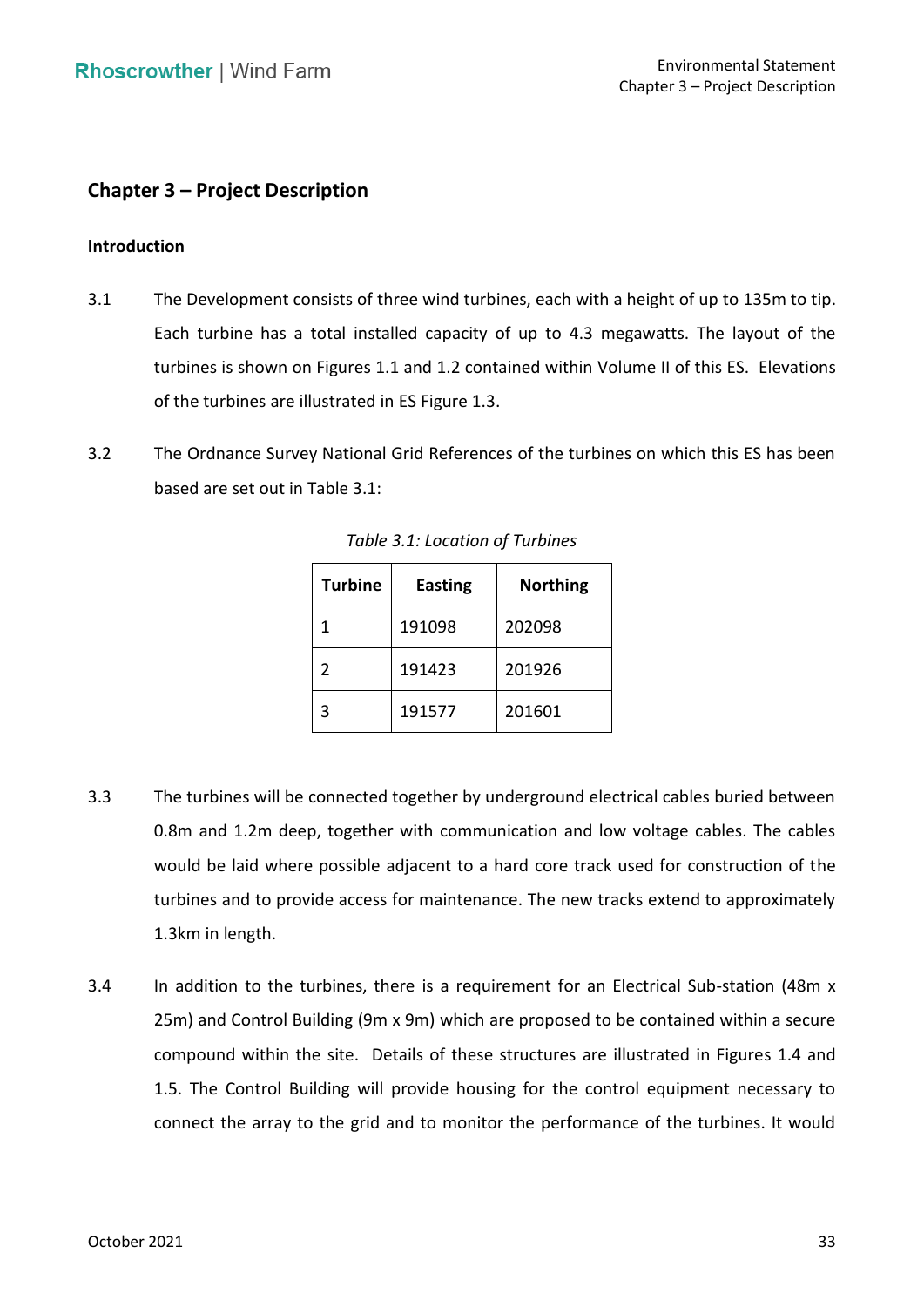also contain welfare facilities for staff working on site during the operational period.

 3.5 The application boundary is shown on ES Figure 1.1. The Development will be constructed in accordance with the layout within ES Figures 1.1 and 1.2 with a 50 metre micrositing allowance for the turbines, access tracks and other infrastructure.

#### **Local Ownership**

- 3.6 The Applicant has explored whether ownership or investment from local people could be practicable and feasible for the Proposed Development. Having thoroughly considered the matter the Applicant has concluded that ownership or investment from local people, or indeed investment from a large public body, would add a layer of complexity which would mean that the development would be unable to progress.
- 3.7 The Applicant has decided that the best way to maximise the benefit for the people of Wales (and in particular those within the local community) is to set up a community benefit fund for the benefit of people and businesses within approximately 5 miles of the Proposed Development.
- 3.8 The Applicant will provide £5,000 per MW per year to the hpnity benefit fund. This is a total of £64,500 per year and amounts to £2,257,500 over the 35 year life of the development. Whilst the Proposed Development is not able to provide direct local ownership, the community benefit fund should provide a substantial and meaningful benefit to the local community.

## **Site Description**

 3.9 The Development Site occupies an area of approximately 11 hectares on land near to the village of Rhoscrowther, 9km west of Pembroke and 4km east of Angle. The site is to the south of the Haven Waterway in an area characterised by undulating farmland, dotted with farmsteads and occasional buildings sited alone or grouped in small clusters. It is located on the slopes of a shallow valley between two gently rolling low ridgelines that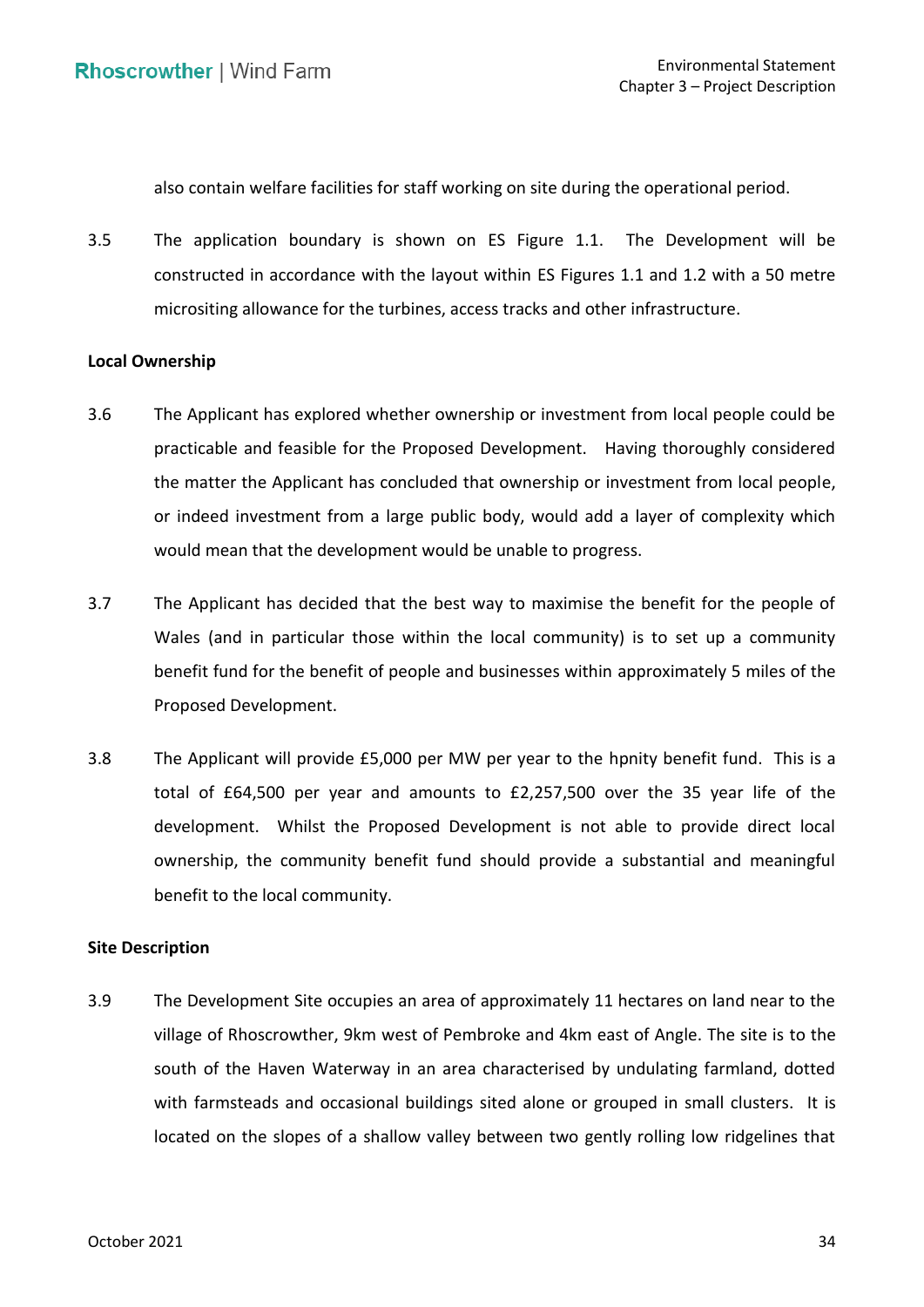run east/west with the ridgeline to the north rising to approximately 63m AOD and that to the south rising to approximately 59m AOD. A stream passing through the site drains into the sea in Angle Bay approximately 1.3km to the west.

- 3.10 The Valero Oil Refinery ("the Refinery") is located to the north of the site on rising land. It is a large sprawling industrial complex which includes six tall stacks up to 169m high, with buildings, a multitude of tanks, pipework, gantries and other structures including extensive car parking. There are solar farms at Hoplass and Wogaston Farms to the south east of the site and slightly further afield to the north east is the Pembroke Power Station (the power station) and extensive electricity transmission lines. To the west of the site on the shores of Angle Bay are the remains of the former BP Oil Storage site.
- 3.11 Both the Site and the Refinery lie within the Haven Waterway Enterprise Zone.
- 3.12 The former Cheveralton Landfill Site, which closed in 1995, is located within the eastern half of the site itself and has since reverted back to agricultural use.
- boundary runs in a north-south direction a short distance to the west of the site, encompassing the eastern margins of Angle Bay and continuing south and east to include the Angle Peninsula and Freshwater West. The National Park wraps around the south and west of the Site, coming within 1.5km south and 0.75km west of the proposed wind turbines (see ES Figure 5.2). 3.13 The site lies close to the boundary of the Pembrokeshire Coast National Park. The
- 3.14 There are no dwellings within the site. There are sporadic dwellings, including farmsteads, in the surrounding area including a cluster of properties at Wallaston Green and on the lane which runs to the south of the site. The nearest residential property is situated approximately 550m from the nearest turbine. As a result of an incident at the refinery in the early 1990's most of the residents moved out of Rhoscrowther village and many of the properties have been demolished. Whilst at the time of the Inquiry into the previous proposal only two dwellings were occupied, it is understood that one of these has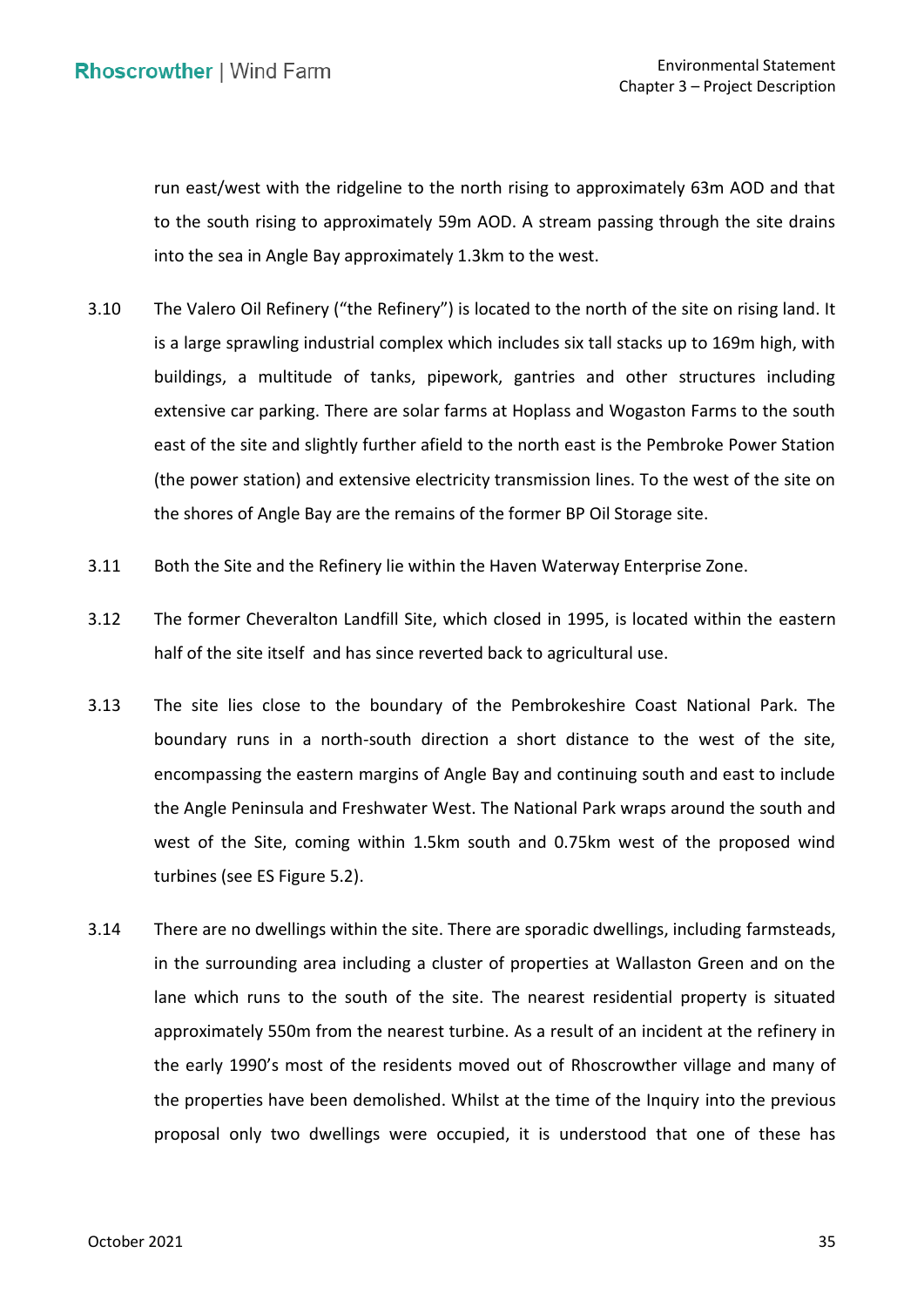recently been vacated and only one dwelling in Rhoscrowther remains occupied.

 3.15 There are no public rights of way across the site. However, there is a network of rural roads in the surrounding area which includes the B4320, the main road between Pembroke and Angle, and the minor roads to the north and south of the site boundary, the former also providing access to the refinery. Other public rights of way in the area include the Pembrokeshire Coast National Trail.

## **Proposed Turbines**

- 3.16 No specific make or model of turbine will be applied for, although visualisation and noise calculations will be based on a Vestas V117 4.3MW model which is a standard turbine within the class that it is intended to use. The exact turbine model and specification would be agreed with the consenting authorities prior to construction. With the continual advances in turbine design, by the time of construction other model options may be available which could have a higher generation capacity at the same (or lower) height. It is also possible that some models will be discontinued.
- 3.17 The turbines would be up to 76.5m to hub height, the blades would have a swept diameter of approximately 117m giving a maximum tip height of 135m. The turbine base will be cast from concrete and would be circular with a diameter of approximately 16m to 18m.
- 3.18 Turbines normally operate up to 18rpm. The turbines are designed to commence generation at a wind speed of 3m/s (about 7 miles per hour) and will shut down at speeds in excess of 25m/s (about 56mph – storm force 10). In the latter instance the turbines will restart once the wind speed drops below 20m/s. Table 3.1 provides data on expected annual variation in rotation, based on data assumed from other projects.
- 3.19 If aviation warning lights are required by the MoD, these will be night vision goggle compatible infra-red lighting, mounted on the top of each nacelle and angled above the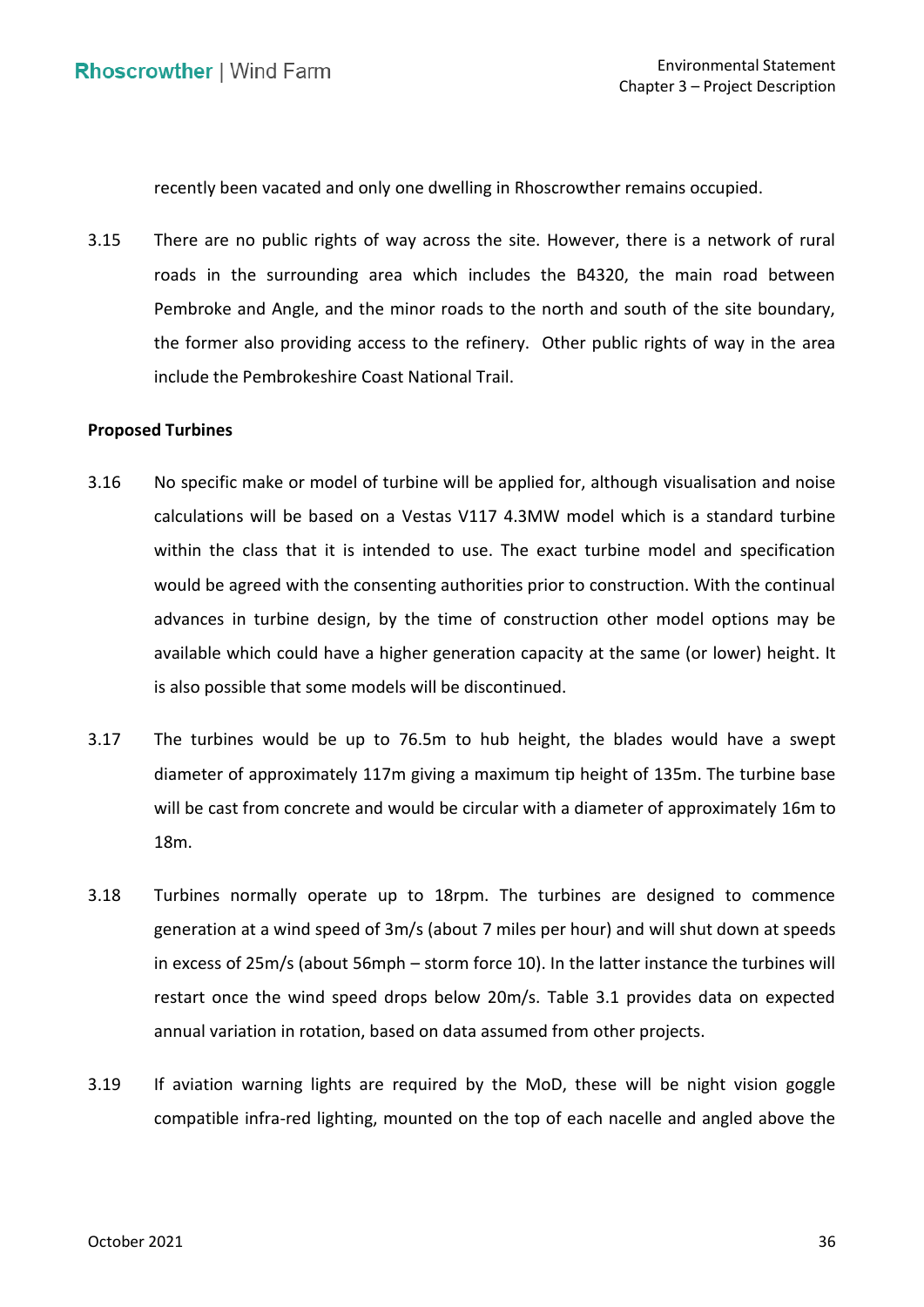horizontal, so not visible to receptors in the surrounding area.

| <b>Turbine status</b>                | <b>Operating condition</b>                                                                                                       | Percentage of time<br>(annually) |
|--------------------------------------|----------------------------------------------------------------------------------------------------------------------------------|----------------------------------|
| Turbine parked; zero<br>rotation     | Very low wind speed $\left($ < 2.5 ms <sup>-1</sup> )<br>Very high wind speed $($ >25ms <sup>-1</sup> $)$<br>General maintenance | 10%                              |
| Turbine idling                       | Rotational speeds up to 8.6rpm;<br>turbine not connected to the Grid                                                             | 5%                               |
| Operational but under rated<br>power | Rotational speeds 8.6rpm at 4ms<br>$1 - 18.4$ rpm at 14ms <sup>-1</sup>                                                          | 70-75%                           |
| Operational at rated power           | Rotational speed of 18.4rpm at<br>wind speeds above 14ms <sup>-1</sup>                                                           | 10-15%                           |

3.20 In assessing the impact and practicalities of transporting and erecting turbines on the site, a model turbine has been assumed with the physical characteristics as given in Table 3.2.

| <b>Turbine Component</b> |             | Length (m) | Width<br>$(max)$ (m) | Width<br>$(Min)$ (m) | Weight (t) |  |
|--------------------------|-------------|------------|----------------------|----------------------|------------|--|
|                          | Top         | 30         | 3.915                | 3.268                | 43.5       |  |
| Tower                    | Mid         | 23.8       | 4.167                | 3.915                | 40         |  |
|                          | <b>Base</b> | 20.3       | 4.450                | 4.167                | 51.5       |  |
| Blades x 3               |             | 57.300     | 4.000                | 3.124                | 13.800     |  |

*Table 3.2: Model Turbine Component Characteristics*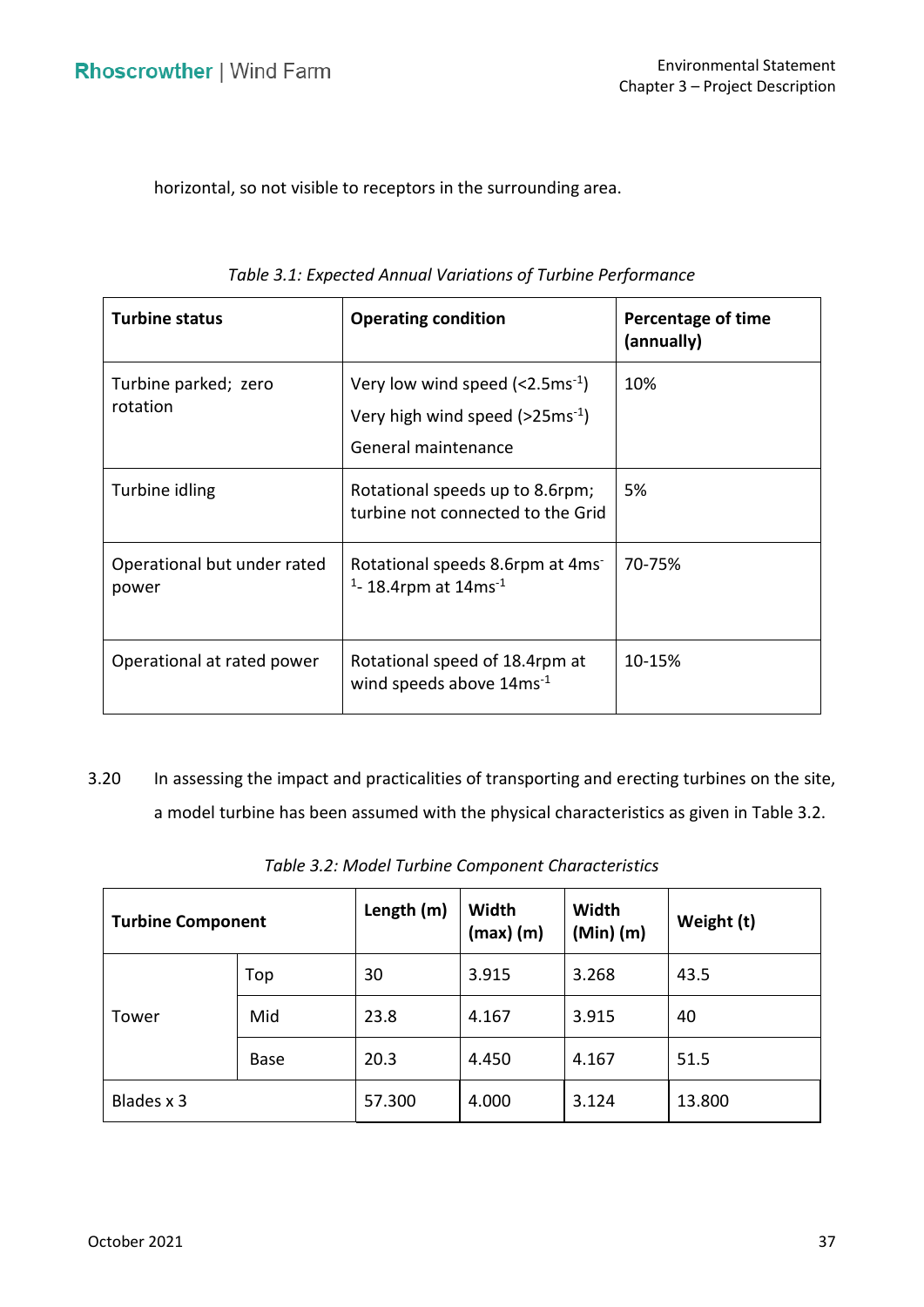| Nacelle            | 12.731 | 4.174 | 3.180 | 67.500 |
|--------------------|--------|-------|-------|--------|
| <b>Drive Train</b> | 12.731 | 4.174 | 3.180 | 81.000 |

#### **Construction Elements**

#### **Temporary Works – Site Compound**

- 3.21 In addition to the information below a draft Construction Environmental Management Plan ('CEMP') has been included at ES Appendix 3.1. The CEMP is an iterative document that will be adapted throughout the construction phase of the wind farm to reflect any is intended that this document will be updated and approved by the local planning authority prior to the commencement of development. Furthermore the Contractors employed by RWFL will develop and update this CEMP as the construction progresses. new environmental concerns or constraints that arise during the construction process. It
- 3.22 On-site temporary works will be required and would include the formation of the site compound, the location of which will be adjacent to the easternmost site entrance. The area would be defined using Herras-type fencing and would be stoned to allow traffic by service and personnel vehicles. Topsoil in the area would be stripped and stockpiled for reuse when the compound is reinstated at the end of the construction phase.
- 3.23 Office, storage and staff welfare facilities are to be provided in modular-type accommodation placed in this area. Foul water drainage from the welfare facilities would be effected via a sealed cess pit and emptied on an as-required basis. Mains water is available to the site.
- 3.24 Temporary flood lighting will be provided in the construction compound for safety and security purposes. This lighting will typically comprise flood lights mounted on the temporary site offices to light footways and car parking areas. Lighting will be angled down the way so as to minimise spread/visibility from out with the compound, and will be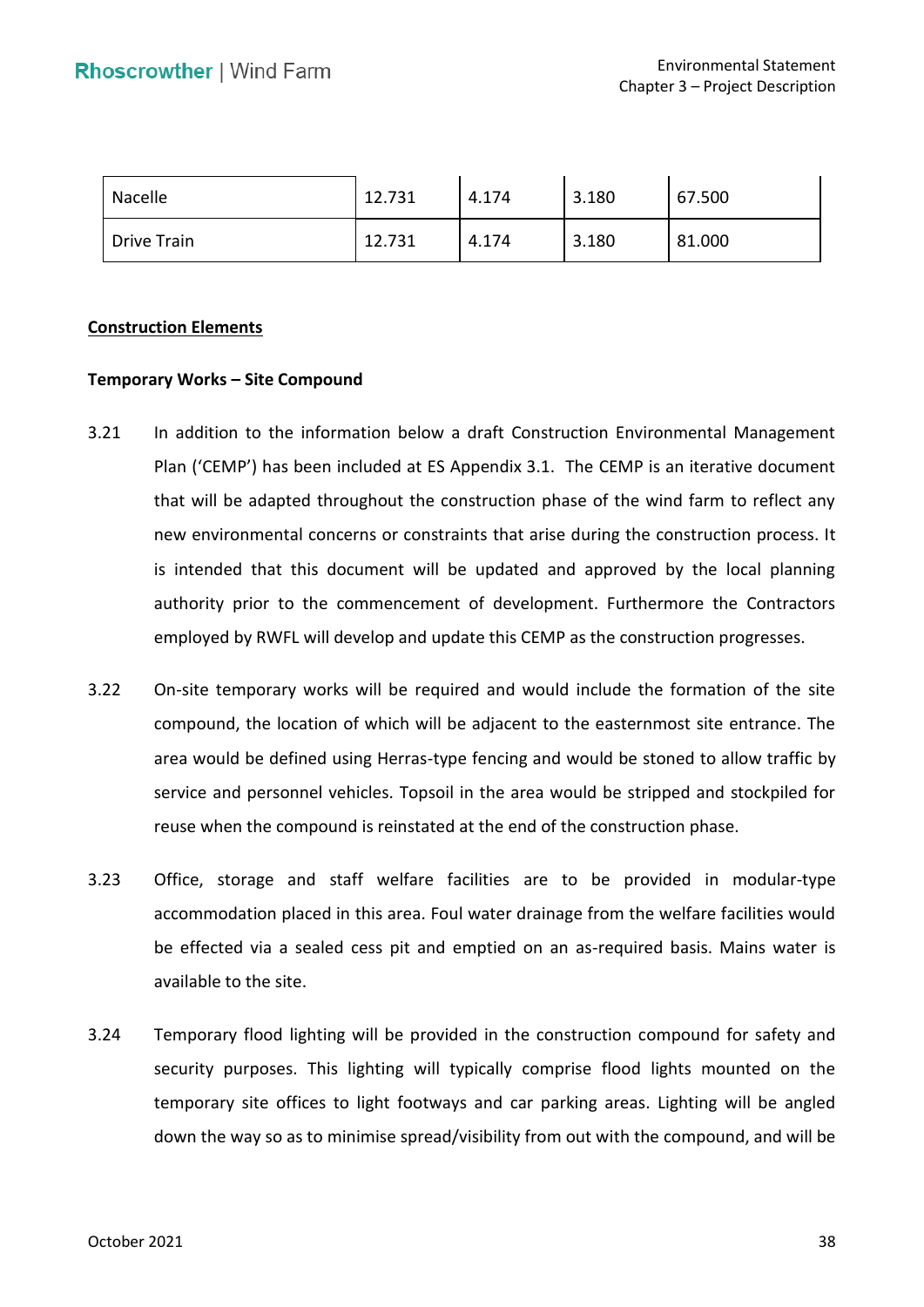directed away from any sensitive habitats in the vicinity of the compound.

- 3.25 Power will be provided by a generator set and telecommunications will be sourced via the mobile telephone network.
- 3.26 Fuels, lubricants and hydraulic fluids will only be stored at the contractor's compound(s), which will be fenced and have a lockable gate, thereby making sure that the area in which fuels, lubricants and hydraulic fluids are stored will be properly secured against unauthorised access or vandalism. The storage area within the compound will contain a small bund lined with an impermeable membrane in order to prevent any contamination of the surrounding soils and vegetation and of groundwater. Alternatively, double skinned/bunded storage containers will be used. A designated, secure, COSHH store will be provided in the compound for storage of any hazardous substances. Temporary stock- proof fencing will be provided to the access tracks and turbine bases during the construction period. Temporary fencing will also be required to areas subject to reinstatement on completion of the construction phase.
- 3.27 Following completion of the construction phase, any stone placed to form a surface of the compound and any secondary compound areas, will be removed, along with any geotextile. The surface of such areas will then be ripped to alleviate compaction. The top and subsoils will be replaced by 3600 excavator working from the surface of the compound to minimise the tracking over newly placed soils.

## **Site Entrance**

- 3.28 Access to the site will be gained via two new entrances off the unclassified road to the north of the site illustrated in ES Figures 1.1 and 1.2.
- 3.29 A wheel-wash facility will be used to reduce the risk of soil being transported onto the main refinery road.

# **On-Site Access Tracks**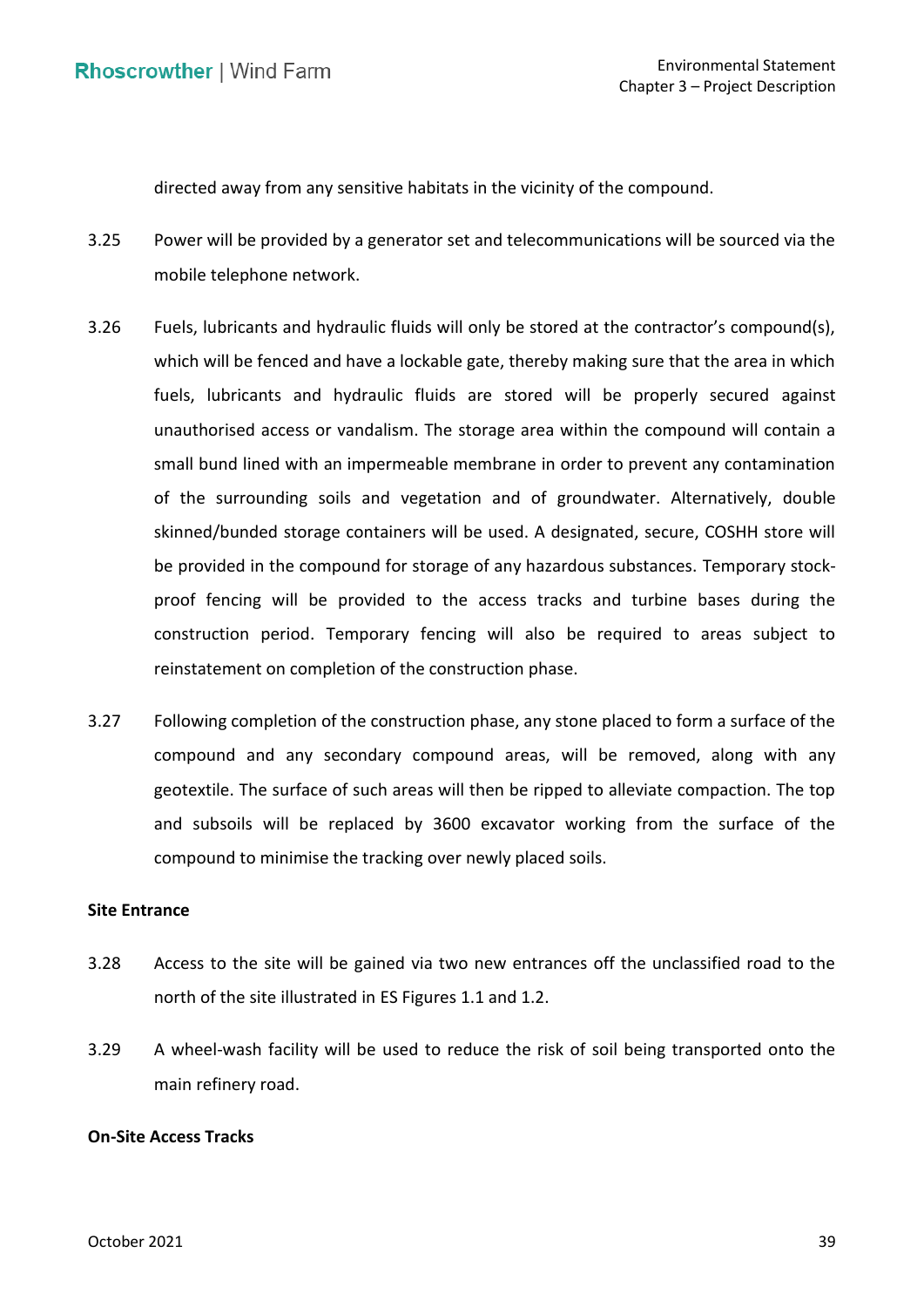- 3.30 Approximately 1.3km of new access tracks will be constructed across the site as indicated on the overall site layout plan ES Figure 1.1 and shown in more detail on ES Figure 1.2.
- 3.31 A new access track is required to facilitate construction of, and ongoing operational access to, the turbines and switchgear and metering building, including the delivery of turbine components and turbine erection traffic.
- 3.32 In line with turbine manufacturer guidelines, the access track will be up to 4.5m wide at the running surface (excluding shoulders/verges, widening at bends, junctions, and crane hardstandings) to satisfy the requirements of the safe operation of construction and turbine deliveries.
- 3.33 The access track layout will be micro-sited to minimise cut and fill and earthworks requirement requirements. This will help to mitigate environmental impacts during the works, and also visual impact.
- 3.34 Access track construction will involve the removal of vegetation and top soil, excavation of the underlying subsoil to a suitable bearing stratum, and profiling of the ground as required to suit turbine access guidelines.
- 3.35 The topsoil and any incorporated seed bank will be stored as required in suitable stockpiles for use in reinstatement works. Topsoil shall be stockpiled separately to any sub soil material to avoid contamination and to allow restoration to occur successfully.
- 3.36 Previously stripped soils, vegetated layers or turfs will be reinstated/restored back over the verges of constructed tracks, hard standings and disturbed areas within as short a time period as reasonably possible, to give the seed bank and vegetation the best chance of an early regeneration. Turfs and topsoil will be matched to the adjacent habitats where possible.
- 3.37 Stone for the construction of the tracks will be imported from suitable local quarries.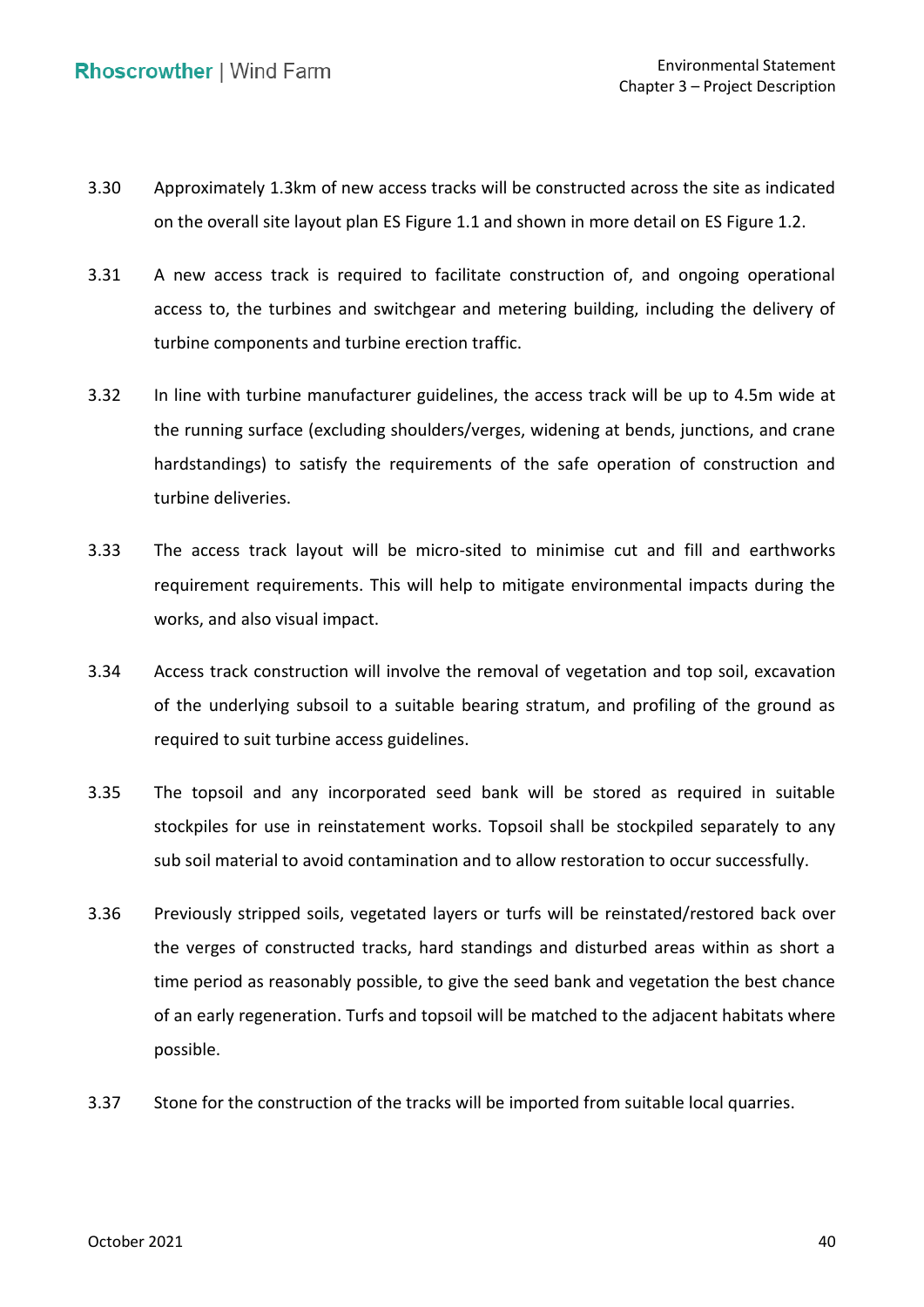- 3.38 Following completion of the construction all exposed soil bunds, banks and embankments will be seeded to stabilise the surface. An appropriate seed mix will be sown at the rate prescribed by the supplier during the first autumn or spring sowing season following completion of the construction phase.
- 3.39 Acceptable material will imported from nearby quarries. The stone material used to make up the tracks would be laid on a geotextile layer to prevent fine material migration and improve the track stability.
- 3.40 Existing gates will need to be widened to 6m. Where new gates are required they will also be 6m wide and will remain in place after the construction phase.

#### **Turbine Bases**

- 3.41 Where bedrock is encountered at the minimum founding depth a shallow foundation solution will be adopted consisting of a base that would typically be circular with a maximum radius of 18m.
- 3.42 Each base will require approximately 350m3 of concrete and contain approximately 50 tonnes of reinforcing steel. A steel base collar section would be cast into the base onto which the turbine's lower tower sections would connect.
- 3.43 In exceptional circumstances, where the competent founding material is not exposed within 2- 2.5m of the existing ground level, or where the adjacent terrain dips by more than 15 degrees, a bored pile solution may be adopted.
- 3.44 On completion, the base will be backfilled and compacted to existing ground level using previously excavated material.

## **Hard Standing**

 3.45 A working area will be defined at each turbine base location to facilitate the delivery and erection of each turbine. The typical area extends to circa 60m x 25m. The working area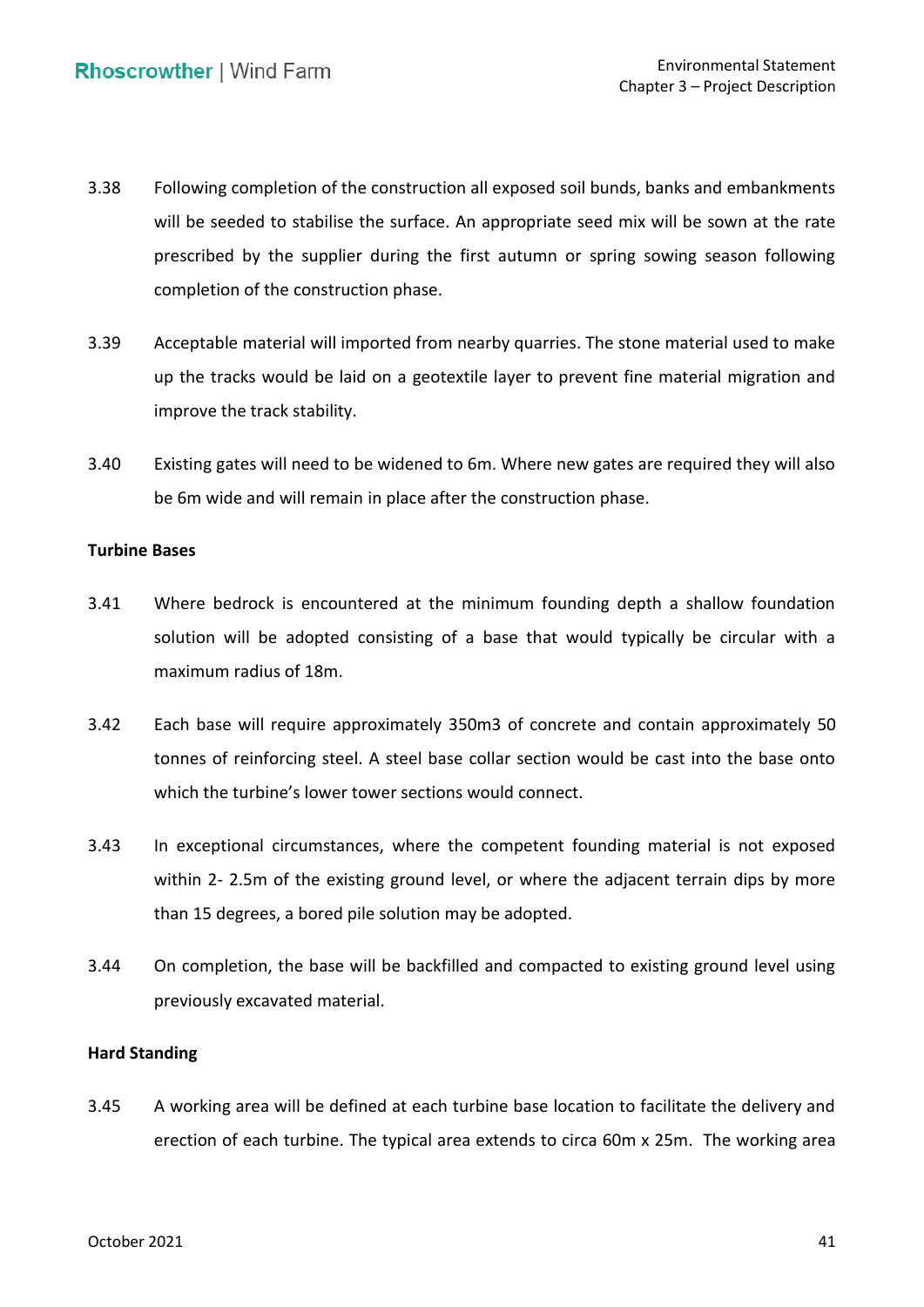will be formed using 400 to 600mm depth of clean crushed stone on a layer of geotextile to assist drainage and prevent soil migration.

- 3.46 Hardstandings will be created next to the turbine bases and will be used as lay-down areas and as stable platforms for cranes and other vehicles to operate during construction activities. The size of the hardstandings will be dictated by the requirements of the turbine supplier and the crane contractor.
- 3.47 The blade laydown area will be formed from temporary structures such as bog matting which will be removed on completion.
- 3.48 Hardstandings will be constructed using a cut and fill method of construction, similar to the site tracks and will be constructed from crushed aggregate, laid over a geotextile (as required in accordance with the track designers and manufacturers guidelines). The hardstandings will feature a layer of higher quality crushed stone and greater rates of compaction to comply with the appropriate crane lift loadings.
- 3.49 Following successful commissioning of the turbines, the crane hardstandings will be left in situ.
- 3.50 Turning heads will be required at turbine 3 to allow the trailers to turn after being offloaded.

## **Trenchworks**

- 3.51 Underground 11kV and 33kV electricity cables are to be installed in trenches to both supply electricity to the turbines and deliver the generated electricity to the sub-station. The trenches will be approximately 1.5m deep and will generally follow the route of the tracks.
- 3.52 The cables will be surrounded by imported material but bulk backfilling of the trenches will be effected using suitable material arising from the excavation, supplemented where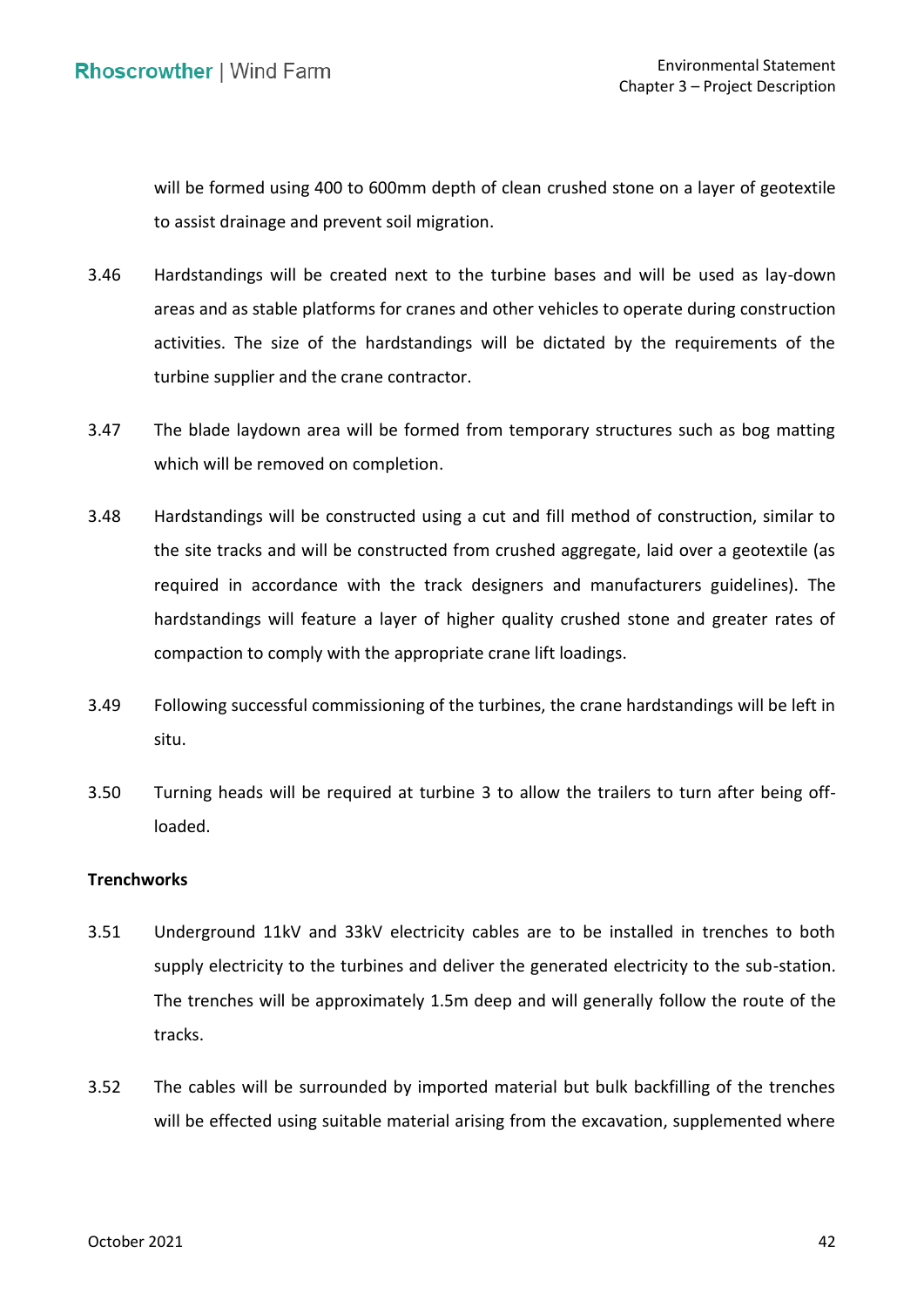necessary by imported clean stone material.

## **Contamination Control**

- 3.53 Throughout the construction and operation of the wind farm a number of oils and chemicals will be used. It is imperative that these are used and stored in a safe and ecologically sound manner to ensure that the surface and groundwater environment is not adversely affected.
- 3.54 The following measures can be adopted to protect the surface and groundwater environment:
	- i. All equipment, materials and chemicals to be stored away from any watercourses. Chemicals, fuel and oil will be stored in tanks of sufficient strength and integrity to ensure that it is unlikely to burst or leak in ordinary use. Oil and lubricants shall be stored within bunded containers. Waste oils will be stored in the construction compound in an aboveground tank within a sealed bund. The bund will be 115% of the storage tank capacity, and will be emptied by a specialist company;
	- ii. Only nominated personnel will be able to undertake and oversee refuelling and delivery and to ensure there are no spillages. Locked tanks will help enforce this and such activities will be restricted to a specific impermeable area within the site compound;
	- iii. In areas of potential risk, emergency procedures shall be prepared and pollution control equipment provided, such as "spill kits" and absorbent granules. These shall also be carried by appropriate vehicles on site. Drip trays will be provided for static machinery at appropriate points;
	- iv. All plant used during the construction and operational phases of the development shall be in suitable condition and fit for purpose to carry out the works and shall be maintained as per manufacturers guidelines. Machinery shall be properly stored at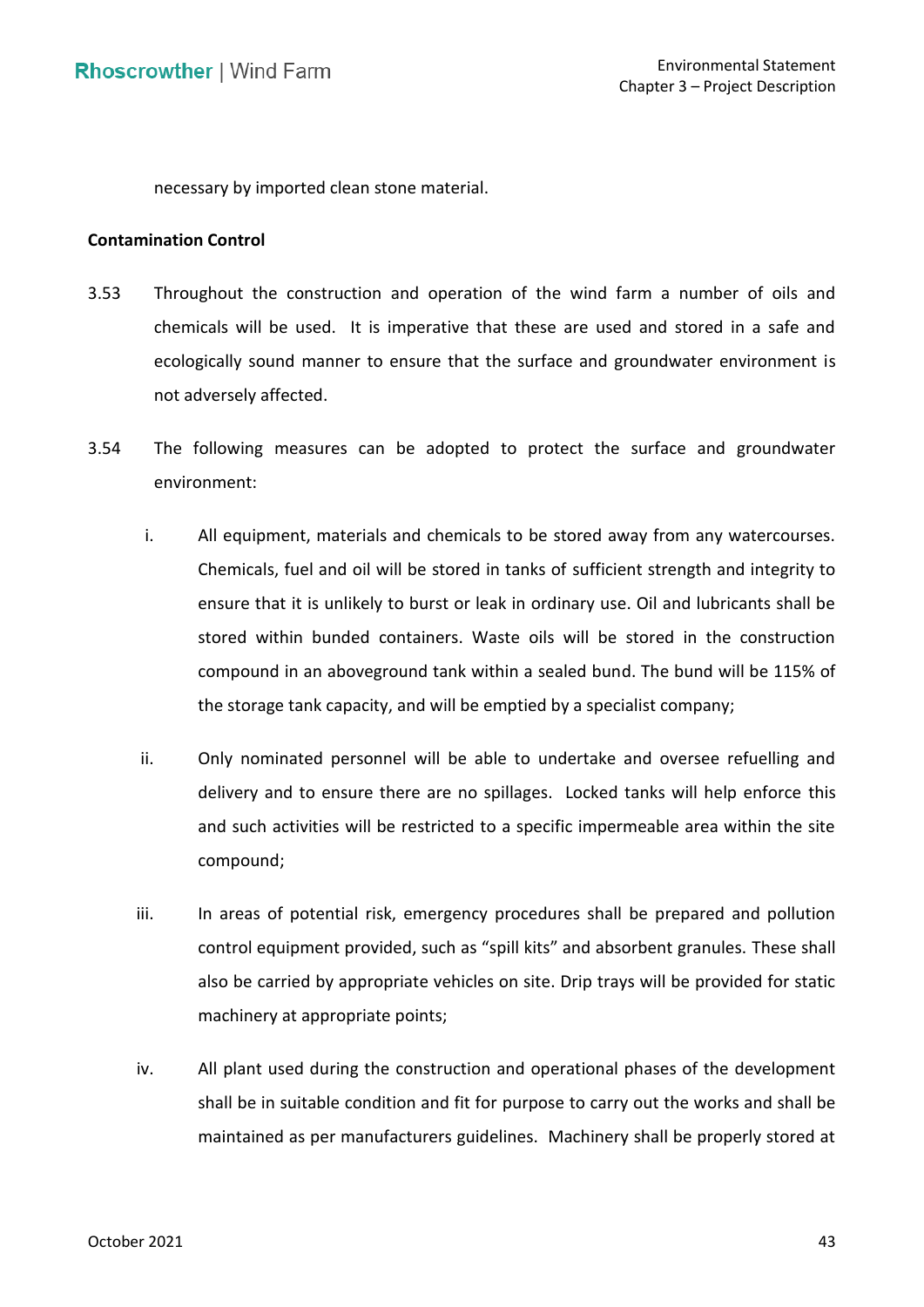all times to minimise rain wash off of oils etc.; and

- v. Maintenance of construction plant to be carried out in designated areas on an impermeable surface away from any watercourse or drainage.
- 3.55 The BoP contractor shall be aware of any relevant regulations including, but not limited to the Environmental Permitting (England & Wales) Regulations 2010, and The Control of Pollution (Oil Storage)(England) Regulations 2001, and ensure compliance with all applicable regulations.
- 3.56 The cleaning of tools and other site equipment will not be permitted in onsite watercourses. Should it be necessary to clean tools and equipment on site, this will be done in the predetermined wash-out areas at the site compound.
- 3.57 Wash out areas shall be continually monitored and findings recorded to ensure effluent levels do not spill over into the environment. The wash out area shall be emptied regularly and the waste contents disposed off-site by a licensed waste carrier.
- 3.58 Concrete for the turbine bases will be imported using concrete lorries (more details are provided in Chapter 12 – Transport).
- 3.59 If groundwater is encountered in the excavation for the turbine bases the excavation will be lined with an impermeable membrane to prevent seepage of cementitious material into the sub- soil.
- 3.60 As the access track does not interact with any watercourse it is not anticipated that any culverts will be required.

## **Micrositing**

 3.61 In addition to the above, the continual refinement of the scheme will extend into the construction phase. Therefore it is established practice to seek agreement for the micro-siting of the turbines and other wind farm infrastructure up to a maximum of 50m from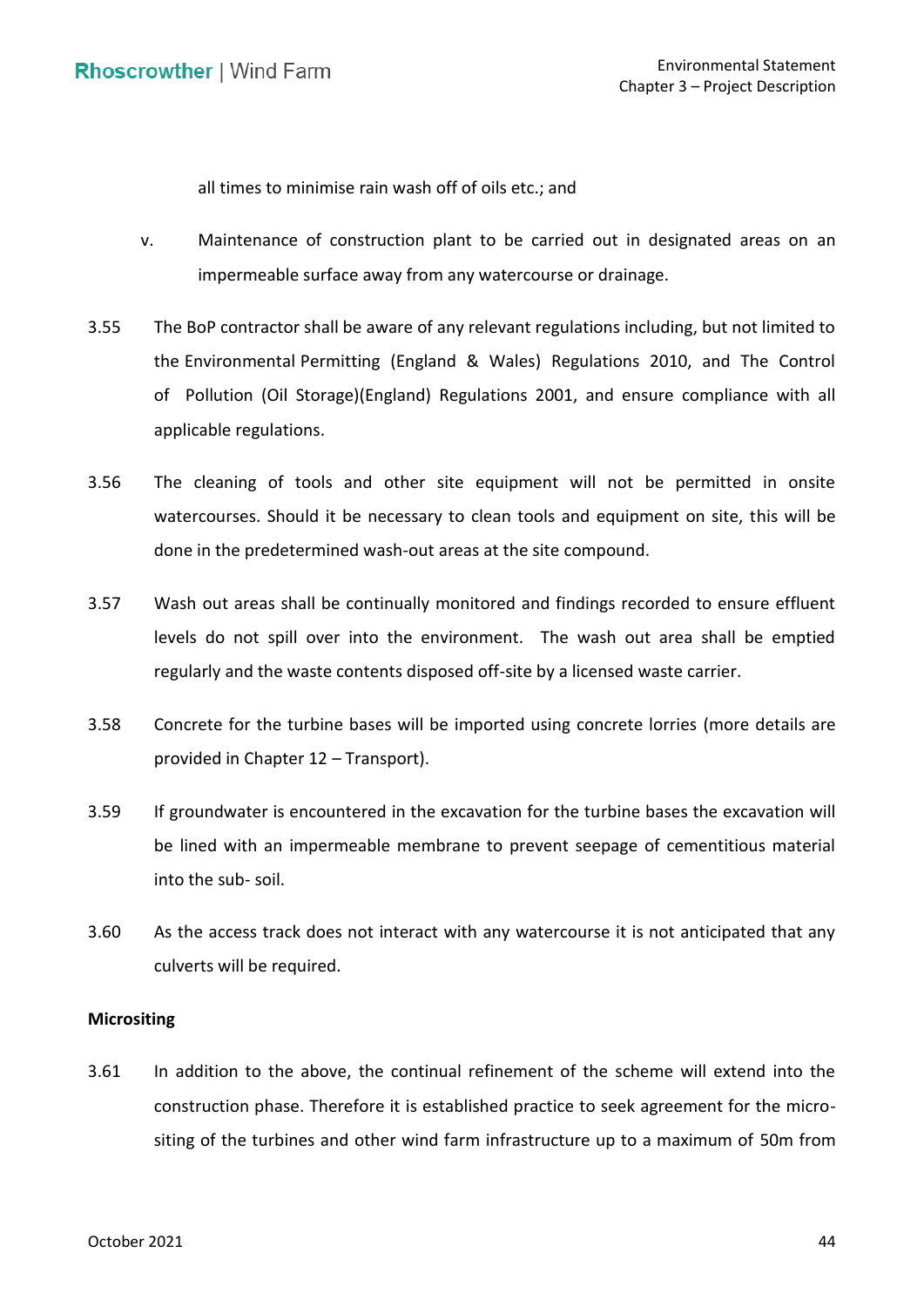the locations illustrated in the enclosed application drawings, other than where planning constraints/provisions mitigate against this e.g. telecommunication safeguarding buffer zones and ecological mitigation setback provisions.

# **Monitoring Mast**

 3.62 An application (Ref: 12/0709/PA) for temporary planning permission (18 months) for an anemometry mast on the land (grid ref.191000, 201520) was submitted to Pembrokeshire County Council on 6th November 2012 to measure wind speed, wind direction, ambient temperature atmospheric pressure and humidity. Permission was subsequently granted by the Local Authority on 17th April 2013. Wind speed and direction was measured at three different height positions on the mast.

#### **Electrical Substation and Control Building**

- 3.63 The substation and control building is located adjacent to the new western entrance. This location is close to the Valero refinery which ensures that it will not have a significant impact on the area. The compound area will be surrounded by a 2.4m high palisade fence the colour of which will be subject to approval by the Local Planning Authority, and contain the following structures:
	- i. An enclosed substation containing electrical equipment including a 132/33 MVA transformer which would be 48m by 25m (see ES Figure 1.4); and
	- ii. A pitch-roofed control building approximately 9m x 9m and 7.5m to eaves, containing switch gear and a meter room as well as welfare facilities for site staff and a control room for the turbines (see ES Figure 1.5).
- 3.64 The control building's exterior materials will be selected to reflect those commonly used in the area and subject to approval by the local planning authority.
- 3.65 External lighting will be provided for work carried out within the substation compound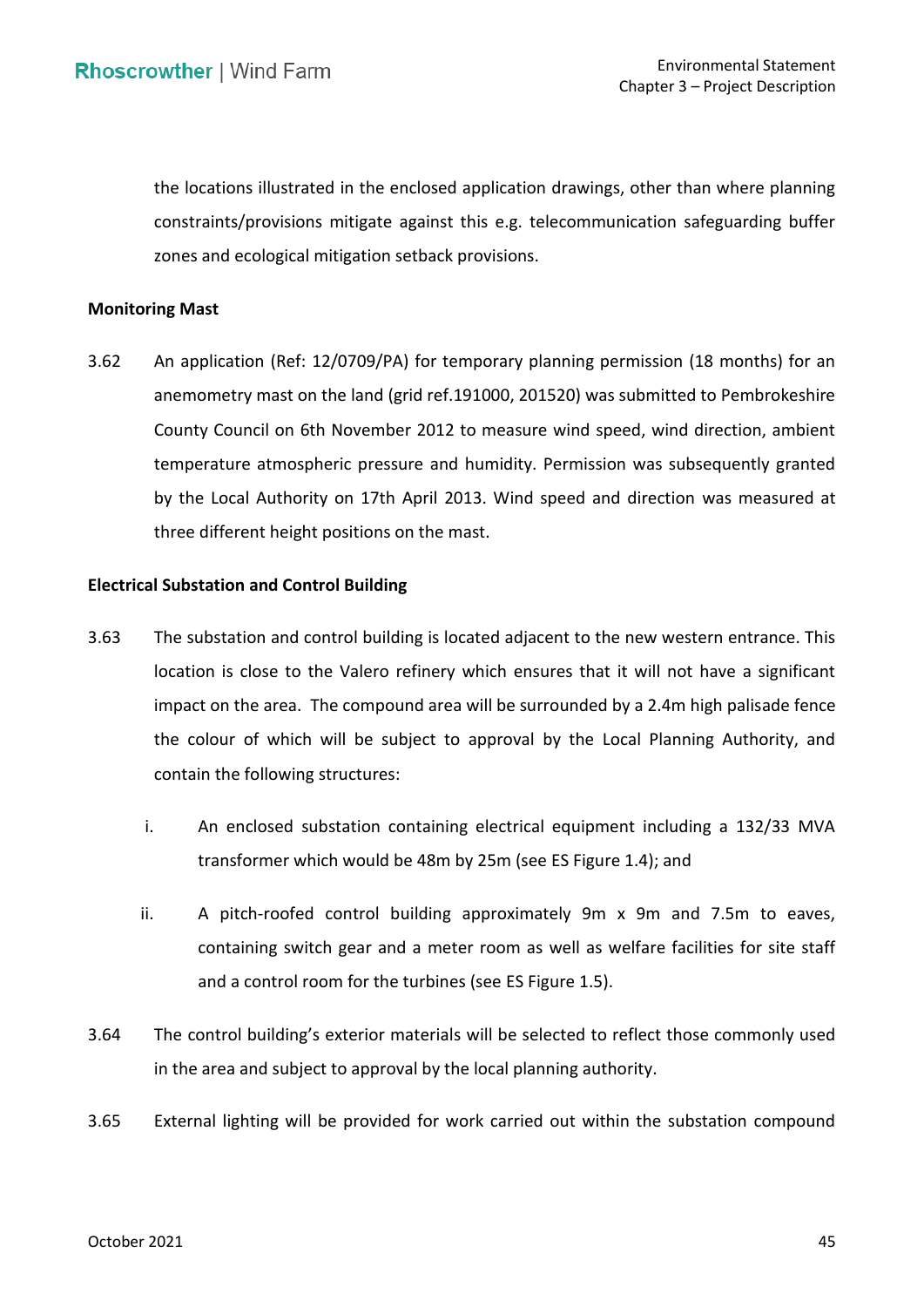outside of daylight hours. Lighting will be provided by pole-mounted or building-mounted flood lights.

- 3.66 The access road within the substation compound will have a tarmacadam surface and parking for two vehicles will be provided. The parking area and general surfacing within the compound will have a free-draining gravel surface.
- 3.67 Foul drainage from the WC, hand basin and canteen within the control building will discharge via an underground drain to a sealed cesspool located underground. A cesspool will be used given that the location of the site is remote from an urban sewerage system and unsuitable for septic tank/percolation system. The cesspool will be emptied at intervals by a licensed waste contractor using a vacuum tanker and will be sized to provide sufficient storage; depending on frequency of use of the facilities within the control building, emptying will only be required on a 6 month basis approximately. Access is required onto the site for construction and operation of the proposed development. A swept path analysis has been completed, and traffic implication from construction traffic has been considered. This analysis is presented in Chapter 12.

# **Proximity to Dwellings**

- 3.68 There are no occupied dwellings located within the site boundary. The closest dwelling is located approximately 550m from the nearest turbine.
- 3.69 Early consideration has been given to potential environmental impacts from the Development on dwellings including visual, noise and shadow flicker issues.
- 3.70 In relation to noise levels, the design of the proposed wind farm at Rhoscrowther has been undertaken with consideration of potential sound emissions from the site. As site design developed, sound level predictions were undertaken in accordance with widely used criteria. The site is considered to meet the requirements, identified in the Department of Trade and industry (1996) ETSU-R-97 The Working Group on Noise from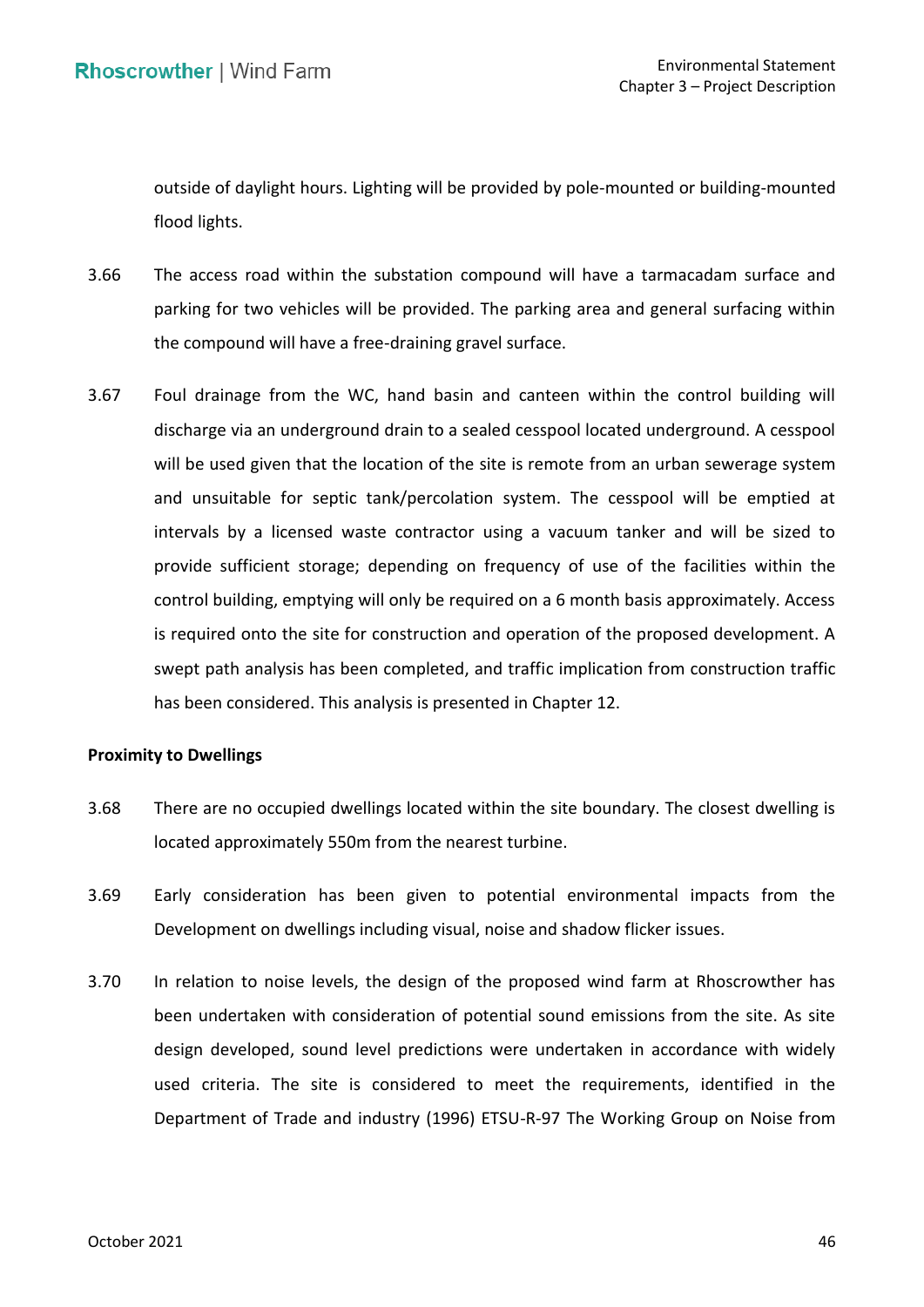Wind Turbines Assessment and Rating of Noise from Wind Farms. Chapter 10 (Noise) provides full details of noise studies undertaken.

# **Grid Connection**

3.71 The power will be exported from the site via an underground cable or tee off the existing on site overhead 132kv line.

# **Construction Programme**

 3.72 The overall construction programme for the wind farm development is expected to take in the order of 10 months from start of work on-site. This will be preceded by the off-site highway works to reduce the impact on local traffic from the start of the on-site works.

| 3.73 | The construction programme will be as follows: |
|------|------------------------------------------------|
|------|------------------------------------------------|

| <b>Activity</b>                  |  | 3 | 5 | 6 | 8 | 9 |  |
|----------------------------------|--|---|---|---|---|---|--|
| <b>Site Establishment</b>        |  |   |   |   |   |   |  |
| & Remediation                    |  |   |   |   |   |   |  |
| <b>Access Track and</b>          |  |   |   |   |   |   |  |
| <b>Hardstanding Construction</b> |  |   |   |   |   |   |  |
| <b>Turbine Foundations</b>       |  |   |   |   |   |   |  |
| <b>Cable works</b>               |  |   |   |   |   |   |  |
| <b>Substation Building</b>       |  |   |   |   |   |   |  |
| <b>Turbine Erection</b>          |  |   |   |   |   |   |  |
| Commissioning                    |  |   |   |   |   |   |  |

 i. Construction and on-site presence of the two new gated site entrances and new on- site access tracks and turning areas (see ES Figures 1.1 and 1.2). The junction bellmouths would be surfaced in tarmacadam and the tracks and turning areas would be surfaced in suitable stone aggregate imported from local quarries. The tracks would be approximately 1,300m in length and a minimum of 4.5m wide with local widening for junctions, bends and passing places (track area 8,347.5m²). The construction of the entrances and on-site access tracks would take approximately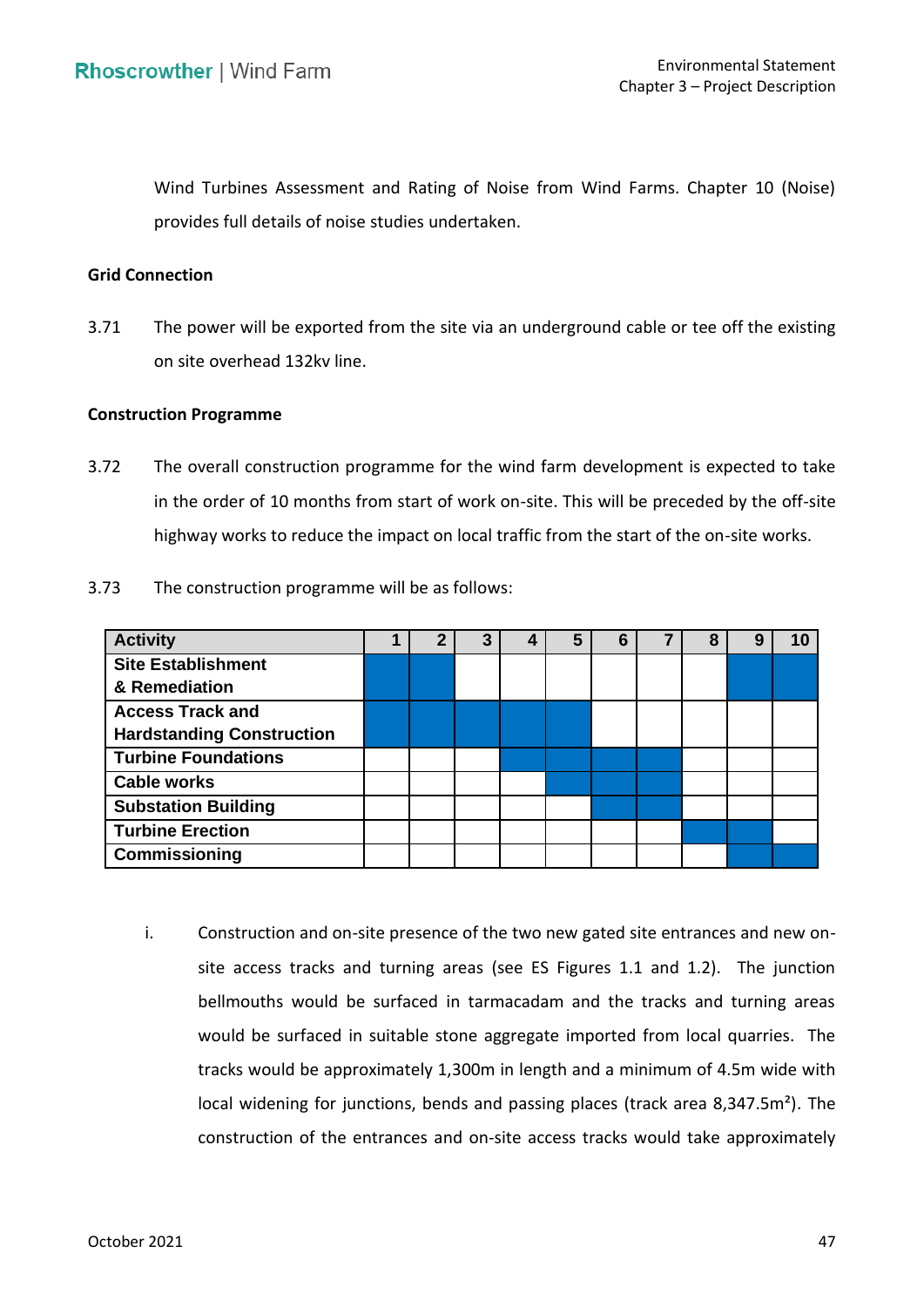12 weeks and would require the removal of no more than 100m of hedgerows. As illustrated on ES Figure 1.1, as the site is sloping, there would be some cut and fill required along the route of the tracks and around the turning areas, the exposed faces of which would be soiled and re-seeded.

- ii. Construction and on-site presence of the temporary construction compound (see ES Figures 1.1 and 1.2). This would be located adjacent to the new eastern site entrance. It would be a fenced compound (400m<sup>2</sup>), with a stone aggregate surface and would contain modular, single-storey accommodation for the office, storage and staff welfare facilities, a bunded area for the storage of oil, fuel and machinery and a storage area for other materials and equipment. The temporary compound would be in place for the duration of the construction phase and removed at the end of the construction phase, and the area restored with retained soils and reseeded.
- iii.  $E$  Excavation and construction of the crane hardstandings (4,470m<sup>2</sup>), laydown areas  $(4,050m<sup>2</sup>)$  and auxiliary crane pads  $(990m<sup>2</sup>)$  (see ES Figures 1.1 and 1.2). These would be constructed over a period of approximately 8 weeks and surfaced in stone aggregate. On completion of turbine installation, these would be reduced in size and the disturbed areas made good with retained soils and re-seeded.
- iv. Excavation of the cable trenches and laying of the transmission and communication cables. The trenches would be approximately 1m wide x 1.5m deep and routed alongside the tracks. On completion of cable laying, these trenches would be backfilled with imported stone and retained materials and the topsoil re-seeded (see ES Figure 1.2). The construction of the trenches, laying of cables and backfilling would be undertaken over a period of approximately 12 weeks.
- v. Excavations for and construction of the substation and control building. The substation and control building would be located within a fenced compound (area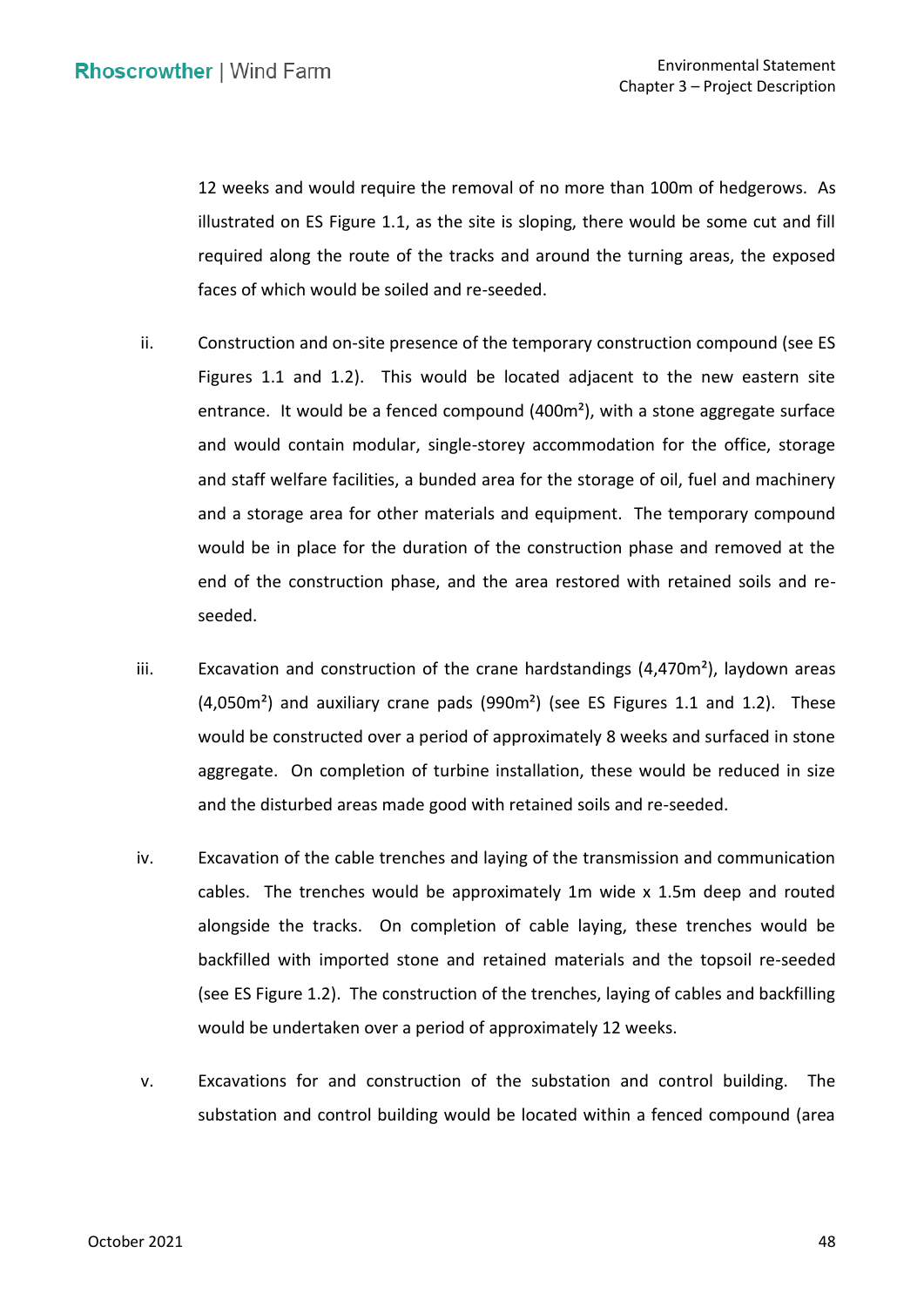1,280m²) adjacent to the new western entrance and access track. The substation would include electrical equipment and a transformer. The control building would be a single-storey pitched roof building approximately 9m x 9m and 7.5m to eaves, with exterior finishes to reflect local styles, subject to the final design to be agreed with the DNO and the Council. The excavations for and construction of the substation and control building would be undertaken over a period of<br>approximately 8 weeks. approximately 8 weeks.

- vi. Excavation and construction of the foundations for the 3 wind turbines (each approximately  $350m<sup>3</sup>$ ) (see ES Figures 1.1 and 1.2). The turbine foundations would typically be circular with a maximum radius of 18m, finished below ground levels and, on completion of turbine installation, backfilled to existing ground levels with retained soils and re-seeded. The excavation and construction of the foundations of each wind turbine would take approximately 12-16 weeks. As illustrated on ES Figure 1.1, as the site is sloping, the foundations would be built up on the downslope side of the turbine foundations, the exposed slopes of which would be soiled and re-seeded.
- vii. Installation of the 3 wind turbines (see ES Figures 1.1, 1.2 and 1.3). Each turbine would be installed in stages, first the tower sections, then the nacelle and finally the of up to four weeks towards the end of the construction phase so the cranes would be on site for a very short part of the construction phase. rotor. The lifting of the turbine components would require two cranes for a period
- viii. HGV deliveries to site and movement of the vehicles on-site during the construction phase.
- ix. Progressive site reinstatement and restoration as each part of the project is completed and temporary areas are no longer required. This would include the removal of the temporary site compound and all its contents, the re-grading and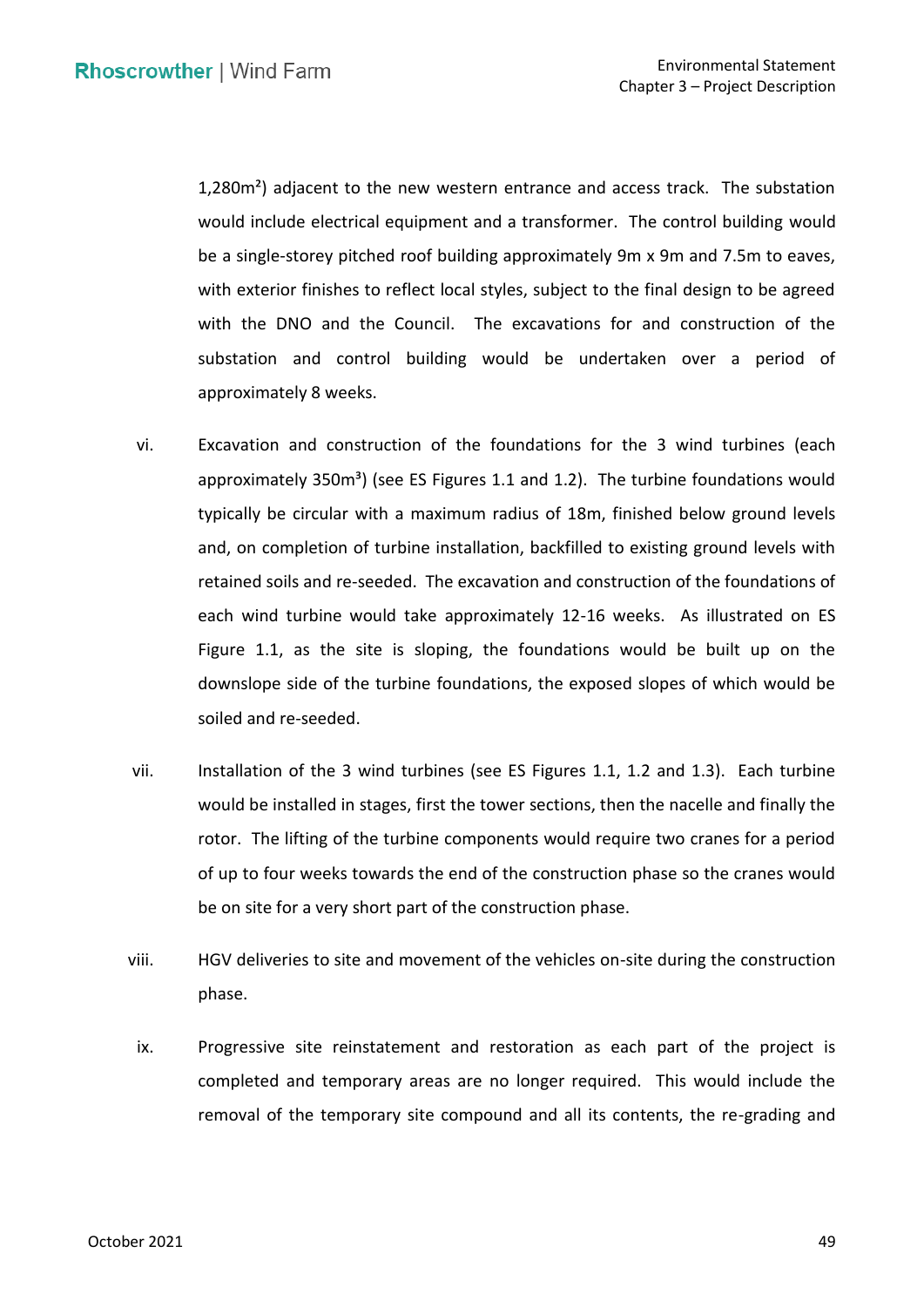seeding of the temporary compound area, track margins (including the cut and fill faces), crane hardstandings, lay down areas and auxiliary crane pads and any other disturbed areas using site-derived materials, re-seeding and hedgerow planting, plus the bund and planting around the substation and control building.

## **Construction Materials**

## **Stone**

- 3.74 Approximately 14,373m3 of stone will be required to construct the temporary access tracks, turbine working areas and temporary compound. It is expected that all of the material will be sourced from local quarries and bought in by road.
- 3.75 Additional material will be required for the cable trenches as surround and backfill material; again this will be sourced from locally imported material.

## **Reinforced Concrete**

 3.76 Approximately 1,050m3 (350m3 per turbine) of reinforced concrete will be required to turbine) of reinforcing steel will be required to be fixed in the turbine bases and reinforced slabs at the Substation. construct the turbine bases. In addition, approximately 150 tonnes (50 tonnes per

#### **Sewerage & Waste**

- 3.77 Foul sewage from the development during construction will be stored in tanks for offsite disposal. The tanks will be sized to suit the site and emptied at intervals as required for disposal at an approved treatment works.
- 3.78 Any surplus materials arising during the construction of the development will be disposed of in accordance with a site waste management plan which will be included as part of the final CEMP.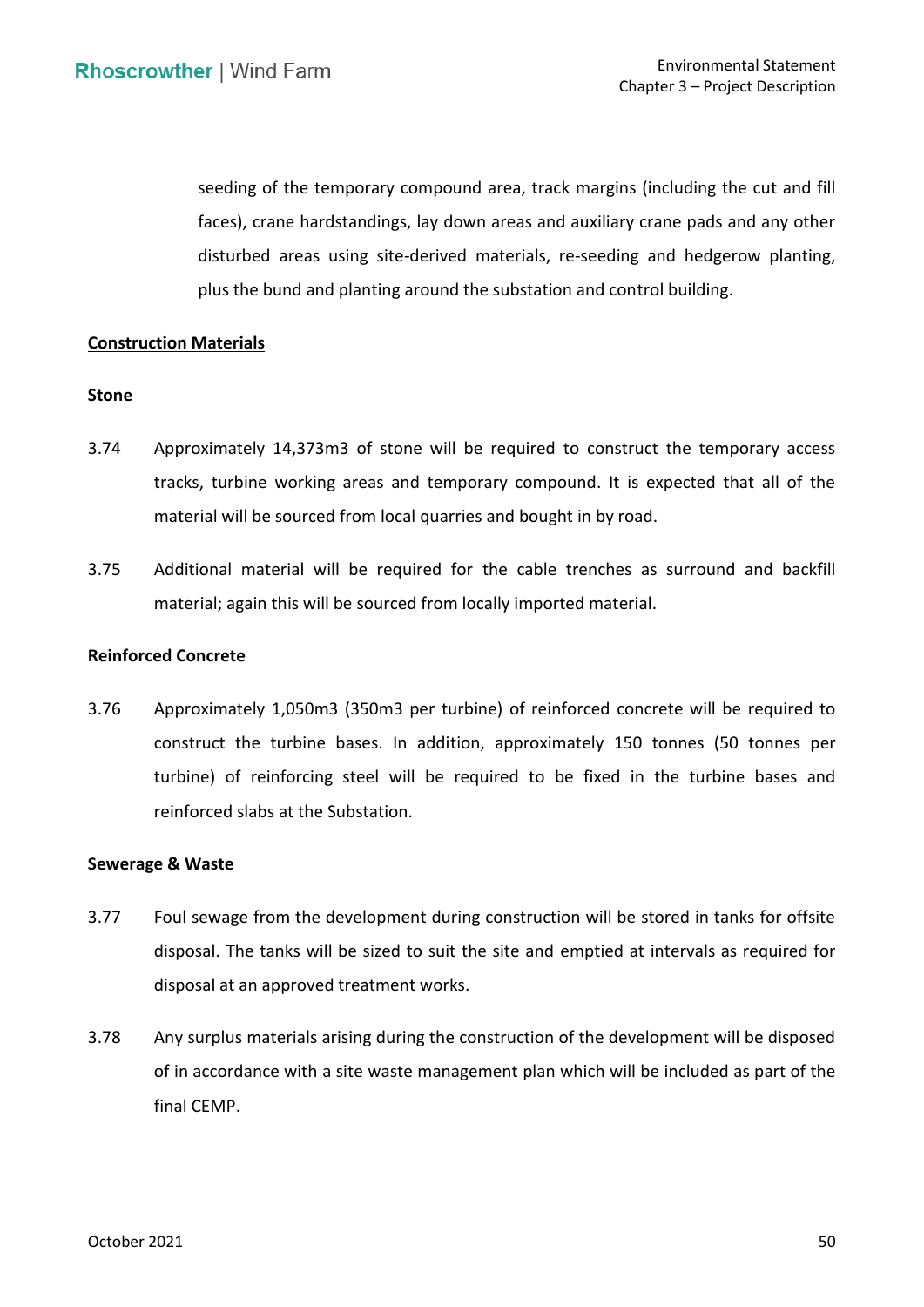- 3.79 The chosen Contractor will be required to make provision for the disposal from the works and temporary works of all waste products and litter.
- 3.80 All waste products shall be removed off site to a suitable location for disposal to the approval of the Engineer and the relevant authority. Contaminated or hazardous material, uncovered during construction or brought onto site, will be disposed of by the chosen BoP Contractor.

## **Decommissioning**

- 3.81 The expected productive lifetime of the turbines is estimated at about 35 years. At that time, it would be necessary to decide whether to refurbish, replace or remove the turbines. If refurbished or replaced an application would be made to extend its operational life.
- 3.82 Within the 24 months prior to decommissioning of the site, but no later than 12 months prior to decommissioning, a full ecological survey of the site would be undertaken to inform decommissioning. The report will include ecological mitigation measures, as appropriate, based on the ecological assessment findings to be followed during decommissioning, and beyond.
- 3.83 Not later than 12 months before the expiry date of the permission a decommissioning and site restoration scheme would be submitted to the Local Planning Authority for its approval in writing. The site decommissioning and restoration scheme shall include, but not be limited to:
	- i. details of the removal of all the wind turbines and the surface elements of the development plus one metre of the wind turbine bases below ground level;
	- ii. details of means of the removal, including how this will avoid effects on protected species and habitats;